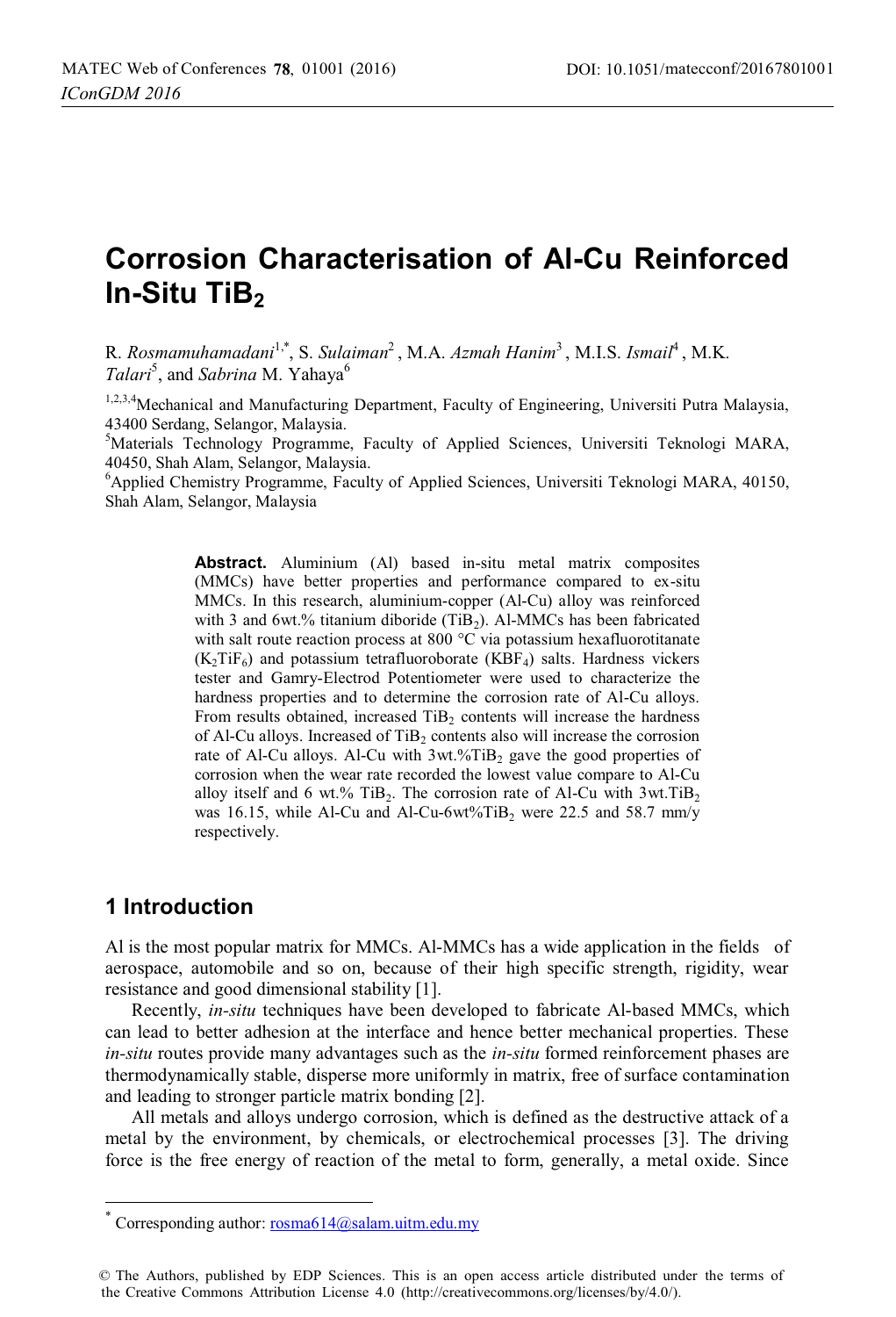corrosion reactions generally occur on the metal surface, they are called interfacial processes. The corrosion process takes place at the metal medium phase boundary and therefore is a heterogeneous reaction in which the structure and condition of the metal surface have a significant role. The corrosive medium must be transported to the surface and the corrosion products removed. Therefore, material transport phenomena, including free convection and diffusion into adjacent surface layers, must also be taken into account. Metallurgical factors that can affect corrosion in an alloy include: crystallography, grain size and shape, grain heterogeneity, impurity inclusions, and residual stress due to cold work.

The influence of nitric acid (HNO3-) on corrosion of the Al-Cu alloys, containing 1.3- 30 at.% Cu have been studied [3]. They found the corrosion rates of the Al-1.3 at.% Cu and Al-2.7 at.% Cu alloys in HNO3- were be ~5 and 10 nm min−1 respectively. The corrosion of an Al-30 at.% Cu alloys was less uniform, with a local rate to ~13 nm s−1. Meanwhile [4] have studied the pitting corrosion of ClO4- on pure Al, Al-2.5 wt% Cu and Al-7 wt% Cu alloys in 1.0 M Na2SO4 solution at 25 °C. The susceptibility of the three Al samples towards pitting corrosion decreases in the order: Al>Al-2.5 wt% Cu>Al-7 wt% Cu.

Potentiostatic measurements showed that the rate of pitting initiation increases with increasing ClO4- ion concentration and applied step anodic potential, while it decreases with increasing Cu content. The corrosion behavior of pure Al, Al-6% Cu and Al-6% Si alloys in Na2SO4 solutions in the absence and presence of NaCl, NaBr and NaI were studied [5]. The corrosion resistance increases in the order Al<Al-6%Cu<Al-6%Si. The chloride ion showed the highest aggressiveness. The purpose of their work is to investigate the influence of Cu addition on the mechanical properties and corrosion resistance of commercially pure aluminum.

Cu addition on the mechanical properties and corrosion resistance of commercially pure Al have been investigated [6]. They studied the influence of Cu addition to commercially pure aluminum on microstructure, microhardness, grain size, impact energy, flow stress at 0.2 strain, mechanical behavior and corrosion resistance. Three different Al-Cu alloys of 3,6 and 9 wt.% Cu content were prepared and experimentally tested both mechanically and chemically. The results show the addition of Cu resulted in a linear increase of the hardness, and substantial reduction in the grain size, slight reduction the impact energy, substantial increase in the flow stress at 0.2 strains, and improve in the mechanical properties. The potentiostatic measurements showed that the susceptibility of the samples towards corrosion decreases in the order: Al>Al-3 wt% Cu>Al-9 wt% Cu>Al-6 wt% Cu. The corrosion rates of the 3, 6 and 9 wt% Cu alloys in HCl were found to be 0.29, 0.13 and 0.21 nm/s, respectively. The different properties, i.e. impact energy, flow stress at 0.2 strain, mechanical characteristics and corrosion resistance, showed that the 6 wt. % Cu is an optimal composition.

## **2 Methodology**

#### **2.1 Composite Fabrication**

Al-6wt.% Cu was respectively melted at 720 °C in an induction furnace. The melts were homogenized for 15 minutes before added the salts which were  $K_2T$ i $F_6$  and  $KBF_4$ . These salts then were pre-heated to 250  $\degree$ C for 1 hour. After melting of the base metals, the two salts were slowly added into the molten Al-6wt.% Cu in an atomic ratio in accordance with  $TiB<sub>2</sub>$  by using the stirring method.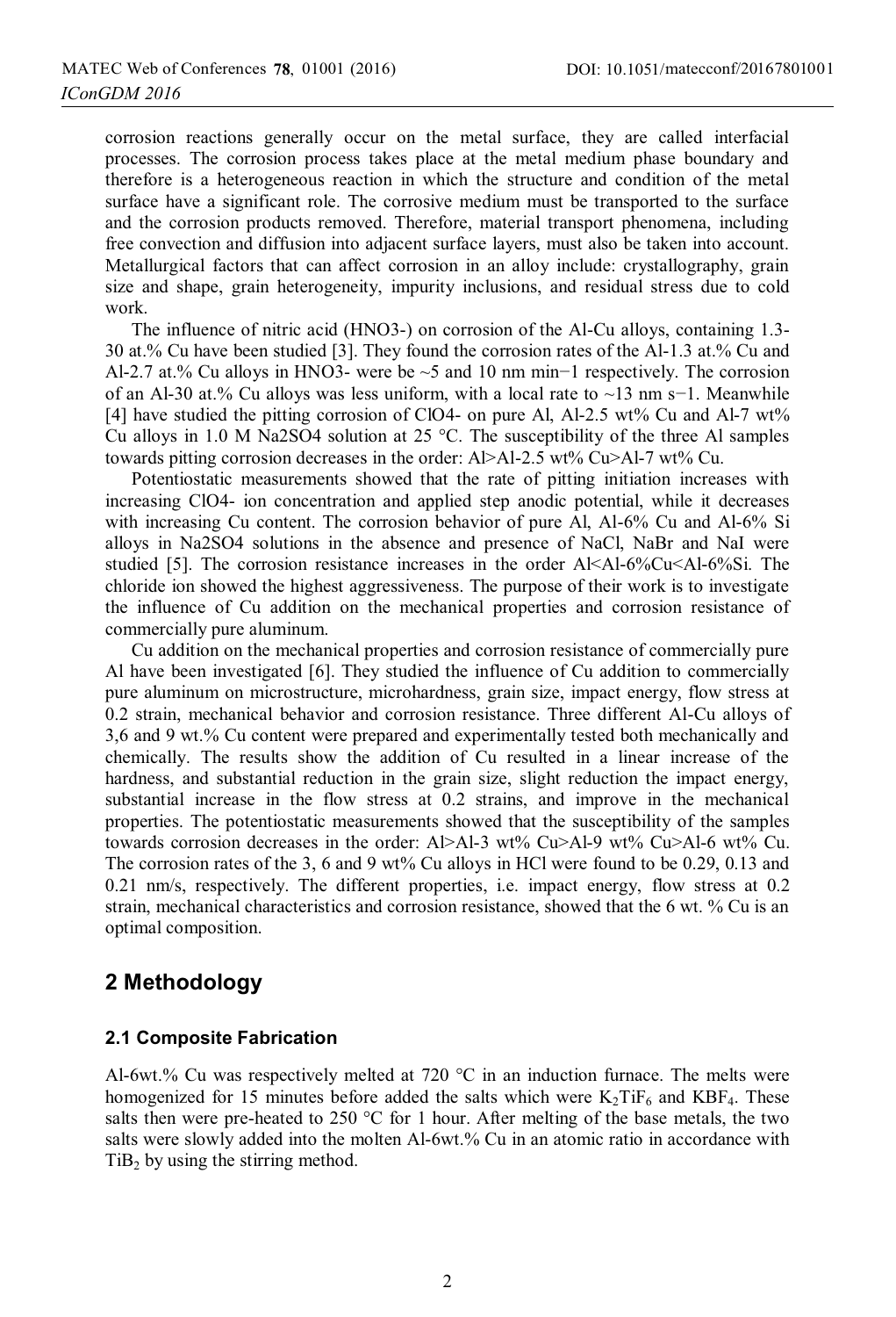### **2.2 Heat Treatment**

The aging behaviour of the composites was studied by solutionising the samples at 540 °C for 2 hours followed by quenching in cold water and aging at 170 °C for different intervals. The composites subjected to age were tested their hardness properties within 48 hours regarding to [7] specifications.

### **2.3 Hardness Test**

Vickers hardness is one of a method to measure the hardness of a material. Vickers test procedure as per [7] standard specifies making indentation with a range of loads using a diamond indenter which is then measured and converted to a hardness value.

### **2.4 Corrosion Characterization**

Corrosion test was carried out on each alloy in the as-cast conditions. Potentiostatic polarization measurements were carried out using a Radiometer Analytical model PGZ 100 Potentiostat/Galvanostat with VoltaLab software. The working electrodes employed were the graphite and Al-Cu bars. Anodic and cathodic polarization curves were plotted. The investigated electrodes were cut as cylindrical rods, welded with Cu-wire for electrical connection to contact the test solution. The experiments were performed in a 250 ml volume Pyrex glass cell using Pt wire and a saturated calomel electrode as auxiliary and reference electrodes, respectively. All potentials given in this research are referred to this reference electrode. The experiments were carried out in 0.5 M NaCl solution. The NaCl solution was freshly prepared from analytical grade using doubly distilled water. For each run, a freshly prepared solution as well as a cleaned set of electrodes was used.

# **3 Results and Discussion**

### **3.1 Hardness Properties**

Hardness is one of the most important properties, which is commonly used to give a general indication of the strength and resistance to wear and scratching of a material. It can be defined as the ability of a material to resist permanent indentation or deformation when it is in contact with an indenter under load.

| <b>Materials</b>                | <b>Vickers Hardness Al-Cu alloy</b><br>(Hv) |                      |                       |  |
|---------------------------------|---------------------------------------------|----------------------|-----------------------|--|
|                                 | Un-aged                                     | Aged<br>(540 °C, 2h) | Aged<br>(150 °C, 48h) |  |
| Al-Cu                           | 125                                         | 136                  | 174                   |  |
| Al-Cu- $3wt$ % TiB <sub>2</sub> | 134                                         | 142                  | 175                   |  |
| Al-Cu -6wt.% $TiB2$             | 141                                         | 152                  | 150                   |  |

Table-1. Vickers hardness properties of un-aged and aged Al-Cu with different TiB<sub>2</sub> contents

For Vickers hardness, as references, the initial hardness of un-aged Al-Cu was 113 Hv for 5 N load. Similar trend can be shown in aged Al-Cu which was 136 Hv. Both of unaged and aged-Al-Cu alloys, the value of hardness increased when  $TiB<sub>2</sub>$  contents increased.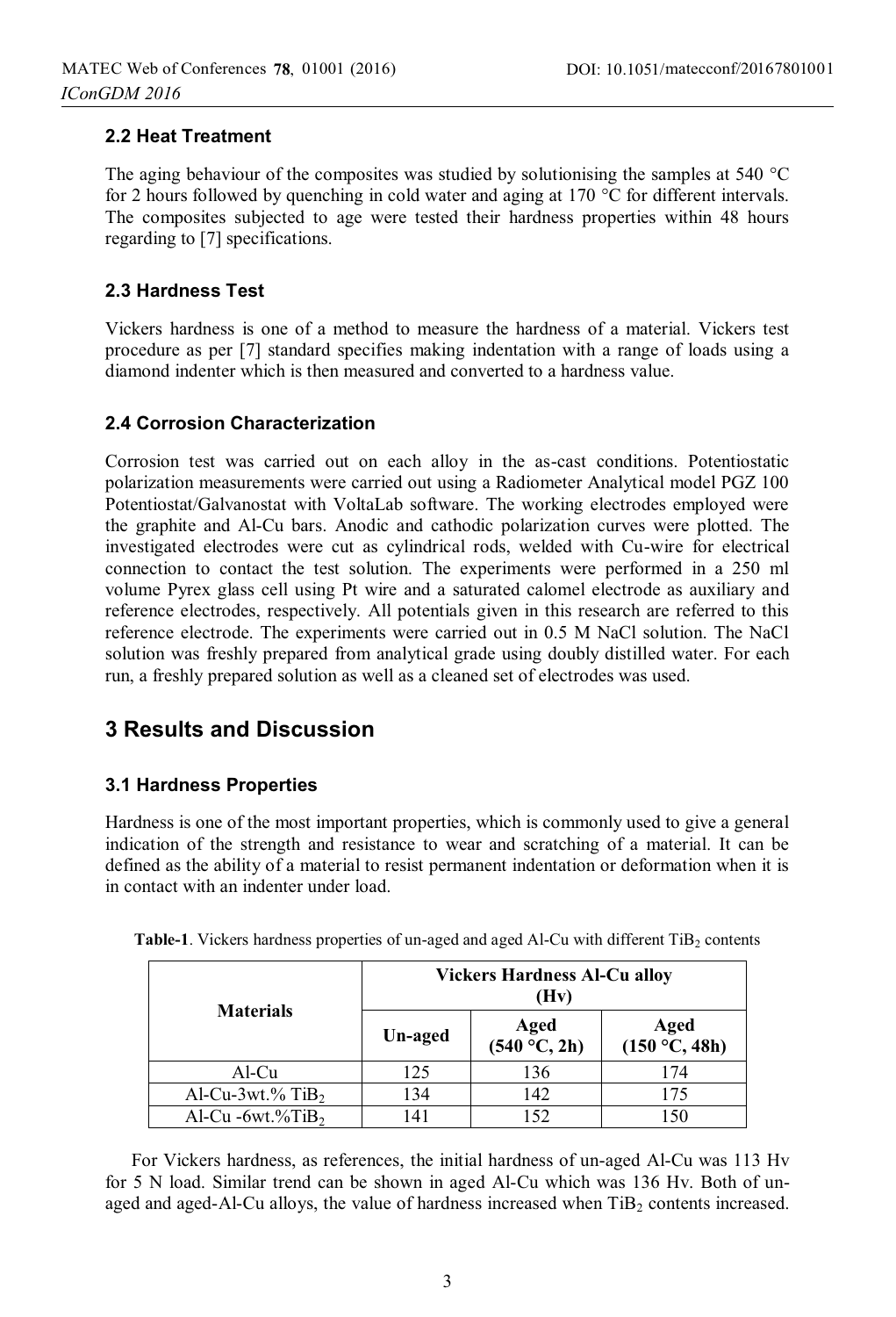The hardness of un-aged Al-Cu-6wt.%TiB<sub>2</sub> were recorded 125 with 5 N load, while aged Al-Cu-6wt.%TiB<sub>2</sub> were 152 Hv. The addition of TiB<sub>2</sub> resulted in an increased of the hardness of Al-Cu alloy. The increase in hardness of the composites can be attributed to the decrease in the grain size to  $TiB<sub>2</sub>$  particles. It is evident that addition of  $TiB<sub>2</sub>$  leads to significant increment in the hardening by the precipitates, which can be attributed to additional strengthening due to coherency strains and misfit dislocations formed by the precipitation on  $TiB<sub>2</sub>$  particles. These results then are illustrated graphically in Table 1 and Figure 1 below.

The properties of a metal are strongly influenced by the grain size and the well-known Hall–Petch equation. It predicts an increase in yield strength with a decrease in grain size (d). This equation has been shown to be applicable to a wide variety of metals.

$$
\sigma_{\rm y} = \sigma_{\rm o} + kd^{-1/2} \tag{1}
$$

Where σy, σo, and k is yield strength, friction stress and a constant respectively. In the as-cast condition, the hardening of the  $AI-Cu-TiB<sub>2</sub>$  composites can be attributed to the fine TiB<sub>2</sub> particles and reduction in grain size (due to grain refinement by  $T<sub>i</sub>B<sub>2</sub>$ ). In the case of solutionised composites, the hardness is governed by solid solution strengthening, in addition to Hall-Petch hardening and hardening from  $TiB<sub>2</sub>$  particles. The increase in the hardness of the solutionised composite with increase in fraction of  $TiB<sub>2</sub>$  particles clearly gives the contribution of  $TiB<sub>2</sub>$  particles to the hardness of the composites.



Fig. 1. Vickers hardness (Hv) of Al-Cu with different TiB<sub>2</sub> contents with 5N loads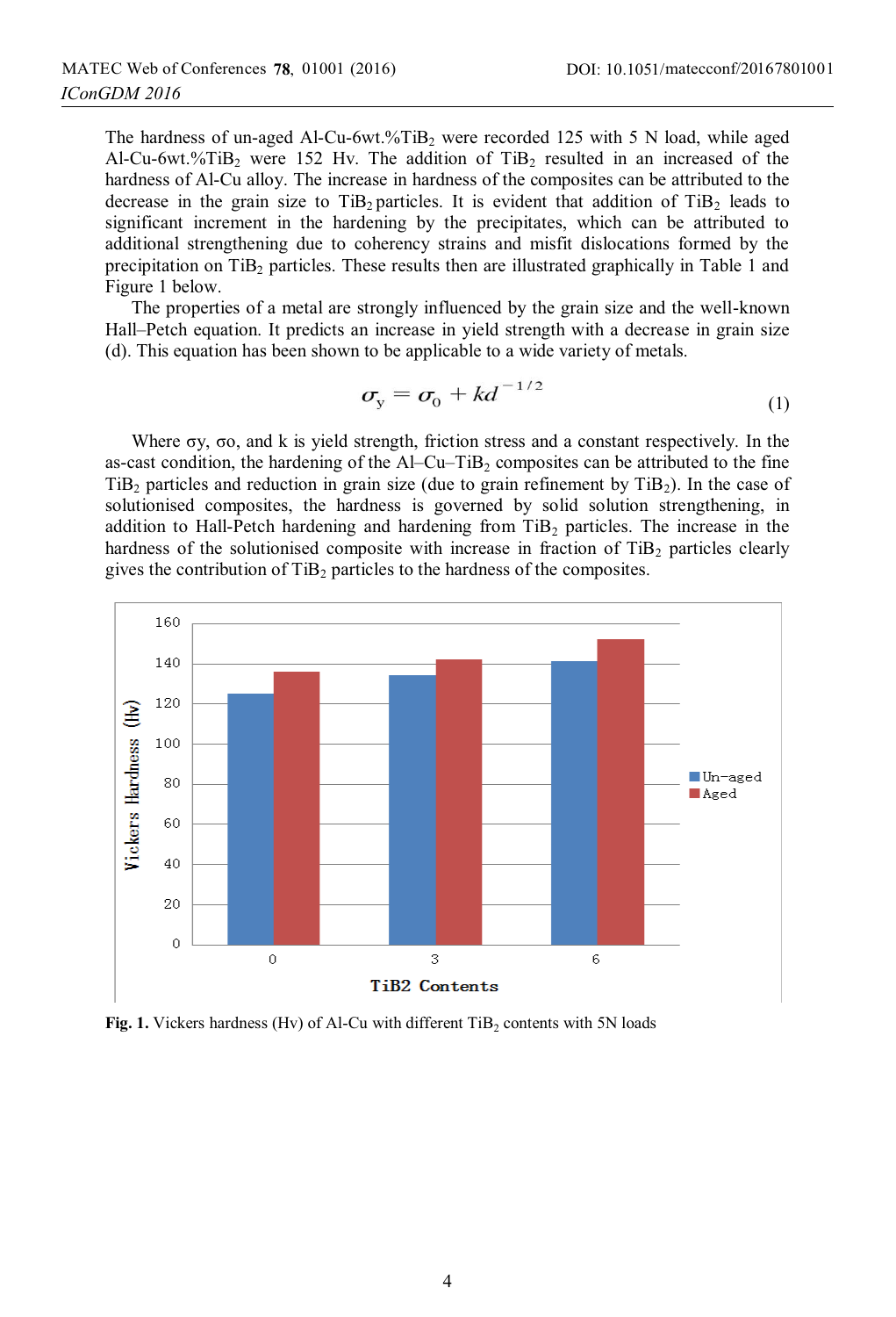### **3.2 Effect of ageing**

Thus, the presence of higher amount of  $TiB<sub>2</sub>$  particles enhances the aging kinetics of Al–Cu alloy. The increase in aging kinetics in presence of  $TiB<sub>2</sub>$  particles could be attributed to the possible nucleation of the precipitates of Al2Cu on the basal planes of the  $TiB<sub>2</sub>$  particles. In addition, the difference in the coefficient of thermal expansion between Al (23.5  $\times$  10<sup>-6</sup> K−1) and TiB2 (7  $\times$  10<sup>-6</sup> K−1) causes the development of strain field at the interface between the reinforced particle and the matrix, which leads to an increase in the dislocation density. These dislocations can also act as nucleating sites during precipitation. From the research, tensile strength and Vickers hardness gave highest value compare alloy without aged.



**Fig. 2.** Hardness of Al-Cu with different TiB<sub>2</sub> contents after aged for 48 hours

Fig. 2 above shows the age hardening response of the base Al-6Cu alloy and its composites. It is clearly evident from the figure that the peak hardness for Al-6Cu, Al-6Cu-3wt.%TiB2 and Al-6Cu-6wt.%TiB2 were reached at 30, 30 and 5 hours, respectively. The figure also shows that the peak hardness increases with increasing reinforcement  $TiB<sub>2</sub>$ content (wt.%). The hardness of Al-6Cu alloy increases from 170 Hv in the base alloy to 188 Hv for the 6TiB<sub>2</sub> composite at optimum peak. Thus, the TiB<sub>2</sub> particles not only increase the hardness but also enhance the aging kinetics of Al-6Cu alloy.

### **3.3 Corrosion Characterization**

Polarization is the displacement of an electrode potential from its equilibrium value and the magnitude of this displacement is the overvoltage which is expressed in terms of plus or minus volts (or mV) relative to the equilibrium potential. Potentiostatic polarization can be used to calculate the electrochemical parameters. Anodic and cathodic polarized potentials were measured to a reference sample and Al-Cu alloys in 0.1 M HCl solution in current density range of 2 to 6 mA/cm2 as shown in Figure 3. The electrochemical parameters;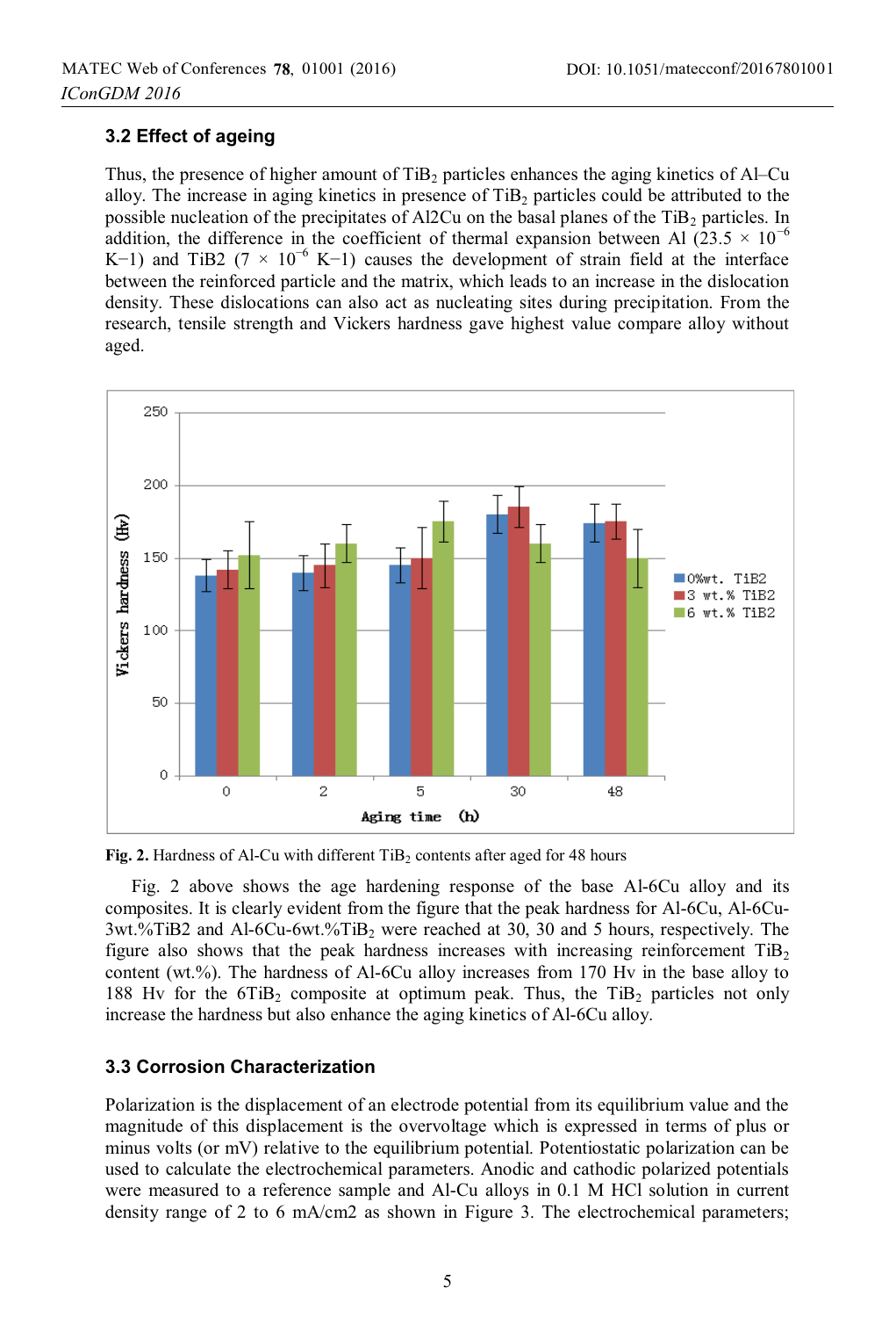corrosion potential (Ecorr), corrosion current (Icorr) and corrosion current density (in nm/s) were calculated from Figure 3 and summarized in Table 2. Corrosion potential decreases with increasing the TiB2 content in the alloys. The corrosion current decreases with increasing the TiB2 content reaching a minimum at 3 wt.  $\sqrt[6]{I}$  and then begin to increase with increasing the TiB2 content.

**Table 2.** Electrochemical parameters for Al-Cu with different TiB<sub>2</sub> alloys in 0.1 M HCl solution

 $\mathcal{L}_\text{max} = \frac{1}{2} \sum_{i=1}^{n} \frac{1}{2} \sum_{i=1}^{n} \frac{1}{2} \sum_{i=1}^{n} \frac{1}{2} \sum_{i=1}^{n} \frac{1}{2} \sum_{i=1}^{n} \frac{1}{2} \sum_{i=1}^{n} \frac{1}{2} \sum_{i=1}^{n} \frac{1}{2} \sum_{i=1}^{n} \frac{1}{2} \sum_{i=1}^{n} \frac{1}{2} \sum_{i=1}^{n} \frac{1}{2} \sum_{i=1}^{n} \frac{1}{2} \sum_{i=1}^{n} \frac{1$ 

| $TiB2$ [%] | $\mathbf{E}_{\text{corr}}$ [mV]<br>(10 <sup>-6</sup> ) | $I_{corr}$ [mA/cm <sup>2</sup> ] CR [mm/y] $(10^{-3})$ |       |
|------------|--------------------------------------------------------|--------------------------------------------------------|-------|
|            | $-568.0$                                               | 1.942                                                  | 22.50 |
| 3          | $-566.0$                                               | 1.39                                                   | 16.15 |
| O          | $-574.9$                                               | 5.06                                                   | 58.7  |



**Fig. 3.** Anodic and cathodic polarized curves of Al-6wt.%Cu alloys and Al-6wt.%Cu-TiB<sub>2</sub> in 0.5 M NaCl solution

The corrosion current and corrosion rate show an optimal value at 3 wt.  $\sqrt[6]{T}$  TiB<sub>2</sub>. Addition of  $TiB<sub>2</sub>$  has a positive influence on the corrosion resistance in Al. This behavior can be attributed to the positive influence of  $TiB<sub>2</sub>$  addition on the grain size refinement. The fine grained materials have a more advantageous behavior with respect to corrosion and oxidation have been approved [8].